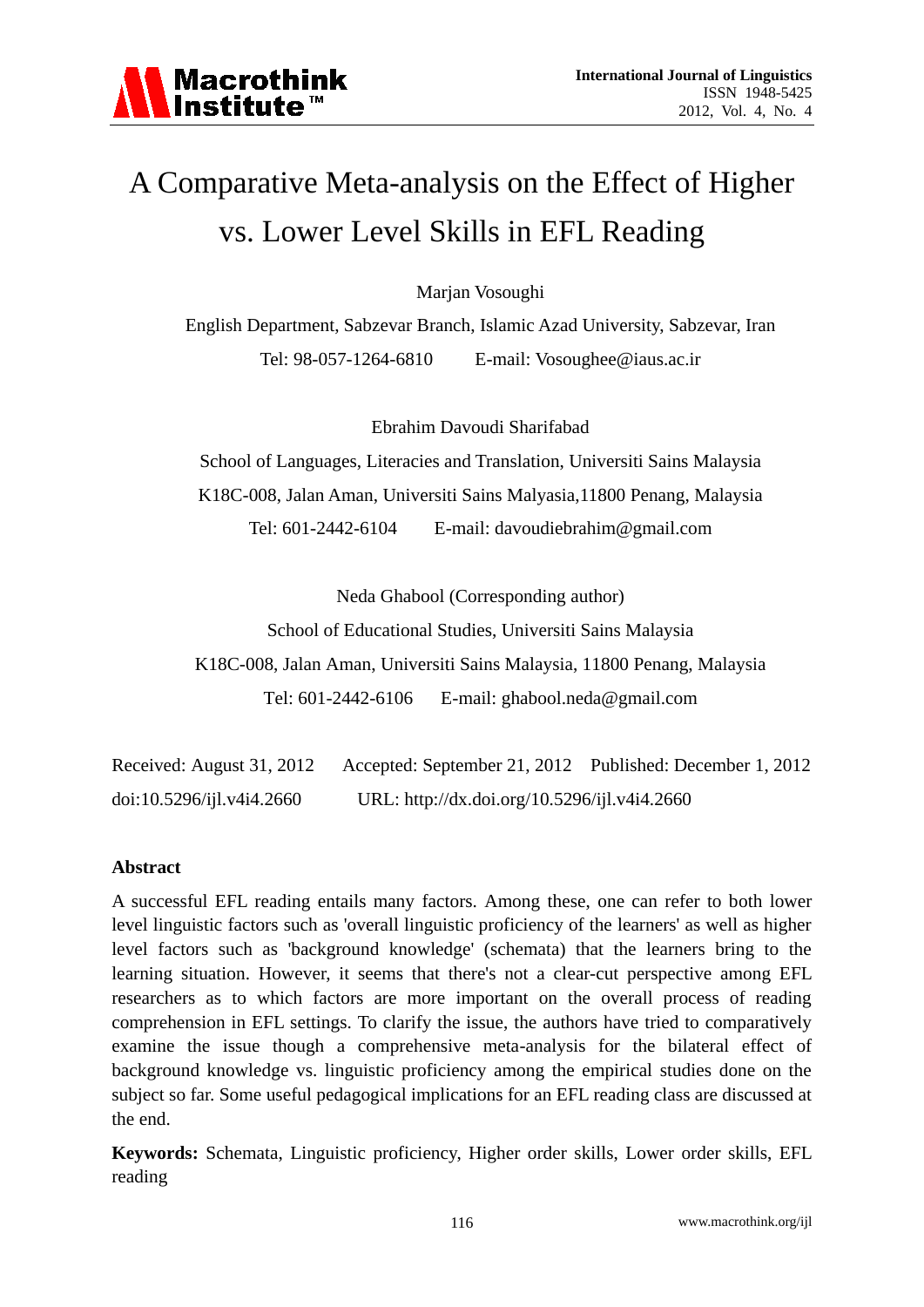

# **1. Introduction**

In EFL classroom situations, reading is, by far, the most important of the other three skills of listening, writing and speaking in a foreign language. In this short qualitative article, it's been tried to examine the effect of background knowledge (schemata) as an outside context factor among higher order skills in reading comprehension and overall linguistic proficiency from among lower level skills. The aim was to determine which one of the two factors above may have more determinative effects in the reading process. This review is based on the most recent literature in L2 reading theories in the last decade or so.

The main issue being closely followed in the present study is the due effect that linguistic proficiency (code knowledge) vs. schemata (background knowledge) have in the L2 reading process. Grabe (1986) believed that 'reading process' is consisted of abilities and knowledge, only some of which are exactly linguistic. Thus, while he acknowledged that L2 learners would be deficient in "process strategies which involved substantial knowledge of the target language' (p. 8), he emphasized the role which may be played in comprehension by other non-L2 specific factors such as reading proficiency in the L1 and level of text-relevant background knowledge. Horiba (2000) and Taillefer (1996), on the other hand, found that linguistic ability was a more effective asset in successful L2 readers compared with outside text factors including schema knowledge.

L2 reading research studies over the last few decades have proved mixed results in this regard. Hollingsworth and Reutzel (1990), O"Hara (1987), Khalil (1989) and Oxford and Young (1997) were among those who emphasized the fact that schemata (of content type) was insignificant and language proficiency could compensate the absence of schemata in reading tasks. On the other hand, Keshavarz, Atai,& Ahmadi (2007), reported a significant improvement on their readers" comprehension and test scores because of content schema in some standardized tests like TOEFL and IELTS. They surveyed 240 Iranian male students and stated that those who were familiar with the content of the texts did a better job compared with those who were not familiar with the text content. Then, according to Carrel (2006, cited in Xiaoyan Zhang, 2008: p. 198), a quite opposing view was issued in that both prior schemata (of linguistic type and background) were effective for a successful reading task. To the authors, the rhetorical structure of the text ("formal" schemata<sup>1</sup>) were deemed also crucial.

# *1.1 Research Questions*

The main question being closely followed in the present qualitative research is viewing the above mentioned contradictories in detail and finding a pedagogical answer as to the fact that which factor, background knowledge or linguistic competence development, should be more decisive in order for a language teacher to consider specific tasks in teaching reading skills for the learners. In order to reach a conclusive result in this regard, other relevant enquires were also closely followed qualitatively. Thus the questions put forward in the present study were the following:

The set of the matrix of the macrostructure of a text and refer to the logical organization of the text.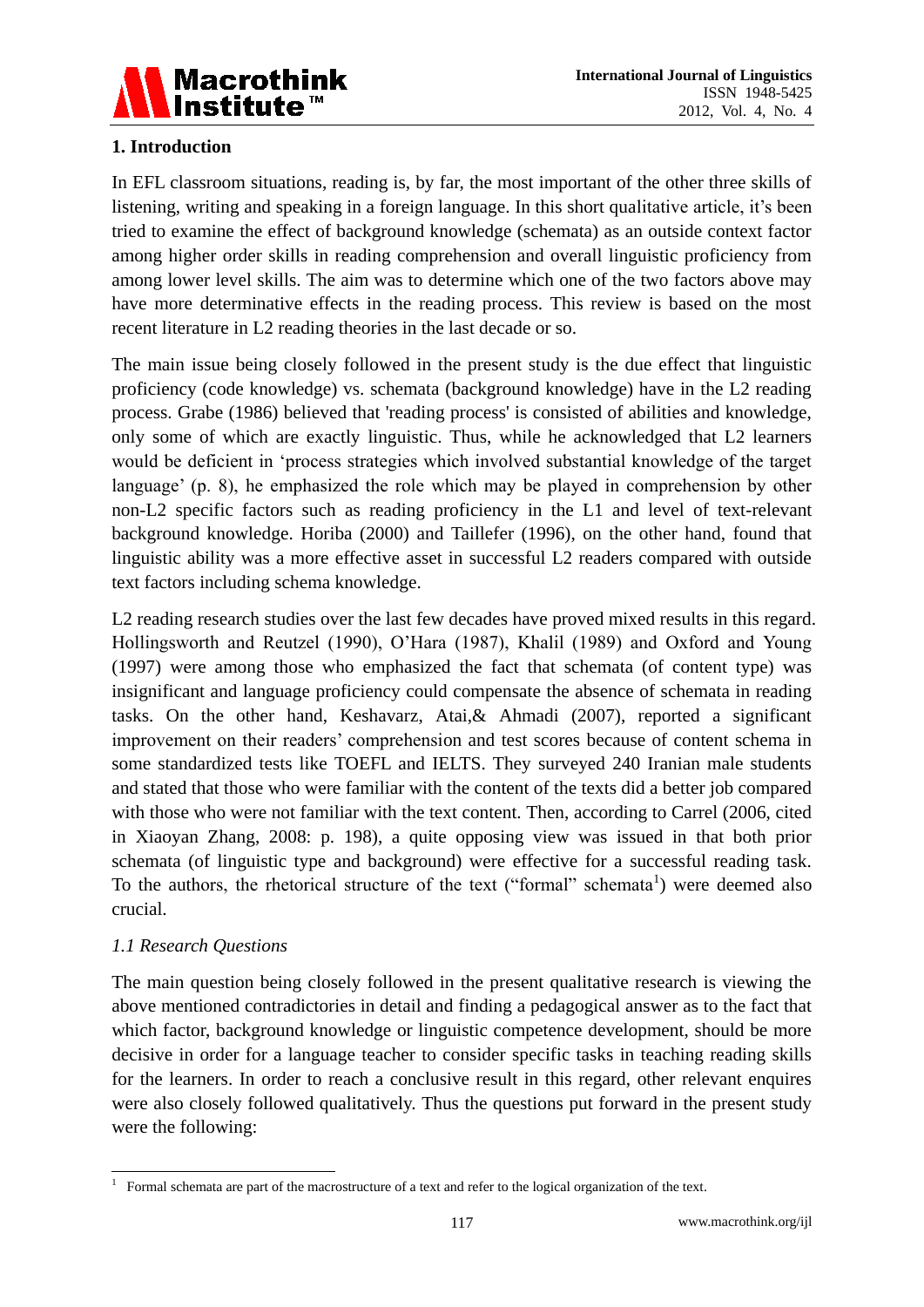

- 1. Which group of variables has more forceful effect on reading comprehension? Inside text (linguistic) or outside text (schematic) factors?
- 2. In case of the inefficacy concerning lack of sufficient linguistic knowledge or background knowledge, can one of the two mediate and have any compensatory effects or not? And how?
- 3. What processes are involved for schemata knowledge use in the lower level learners? Can Level have any effects on poor readers benefitting more from schema or linguistic proficiency?

# **2. Empirical Studies on Schemata and Linguistic Competence: Opposing Case Studies**

Every language teacher knows it well that the work of introducing pre-reading background information seems to be important for many reasons. Among all, one can refer to the fact that it can help the learners to process texts more efficiently through top-down higher–level processing that involves sufficient as well as necessary knowledge for the reading practice. This is effective since the learners may have problems because of their limited language competence in the process of decoding the meaning of some unfamiliar lexical terms. As clear, no one can deny the effect of schemata on the learners' overall understanding of the text's conceptual meaning. However, the first question that comes to one's mind might be the specific effect that this background information plays in helping linguistic knowledge among the learners. In other words, how can schemata compensate for any lack of linguistic knowledge in processing a text? Let's look at a study done by Hudson (1982) (cited in Tudor's 1990 article).

Hudson (1982) has examined the effect of three different pre-reading layouts. They were 'cue *pictures plus focus questions'*, *'a vocabulary list plus definitions'*, and ' *prior reading of the target text'* among a population of ESL learners at three proficiency levels. He reported that lower level learners had derived more benefit from the pre-reading. A case in point was that lower level learners had benefited more from the cue pictures and vocabulary list which in effect entailed formats which provided most external assistance, on the contrary, advanced learners had made best use of the read-reread format entailing schema knowledge. This was interesting in two ways as he argued. First, lower level students had made best use of formal aspects of schema to activate their necessary linguistic knowledge, while the advanced level group had activated their content aspects of schema. This means both groups had been using some sorts of schemata, one content and the other one formal. The term 'Content schemata' is related to the subject matter or topic of the text and formal schemata talks about the formal properties of the text or formal schemata including knowledge on various text types and genres, diverse text organization, language formation, sentence structure and level of formality (Jun et al. 2007).

In another experiment done by Tudor (1990), unlike the above experiment, just content pre-reading activities were provided to a group of French university students acquiring English as an L2. The intention was to investigate the effect of content background knowledge on the learners' linguistic understanding of the text specifically. Four pre-reading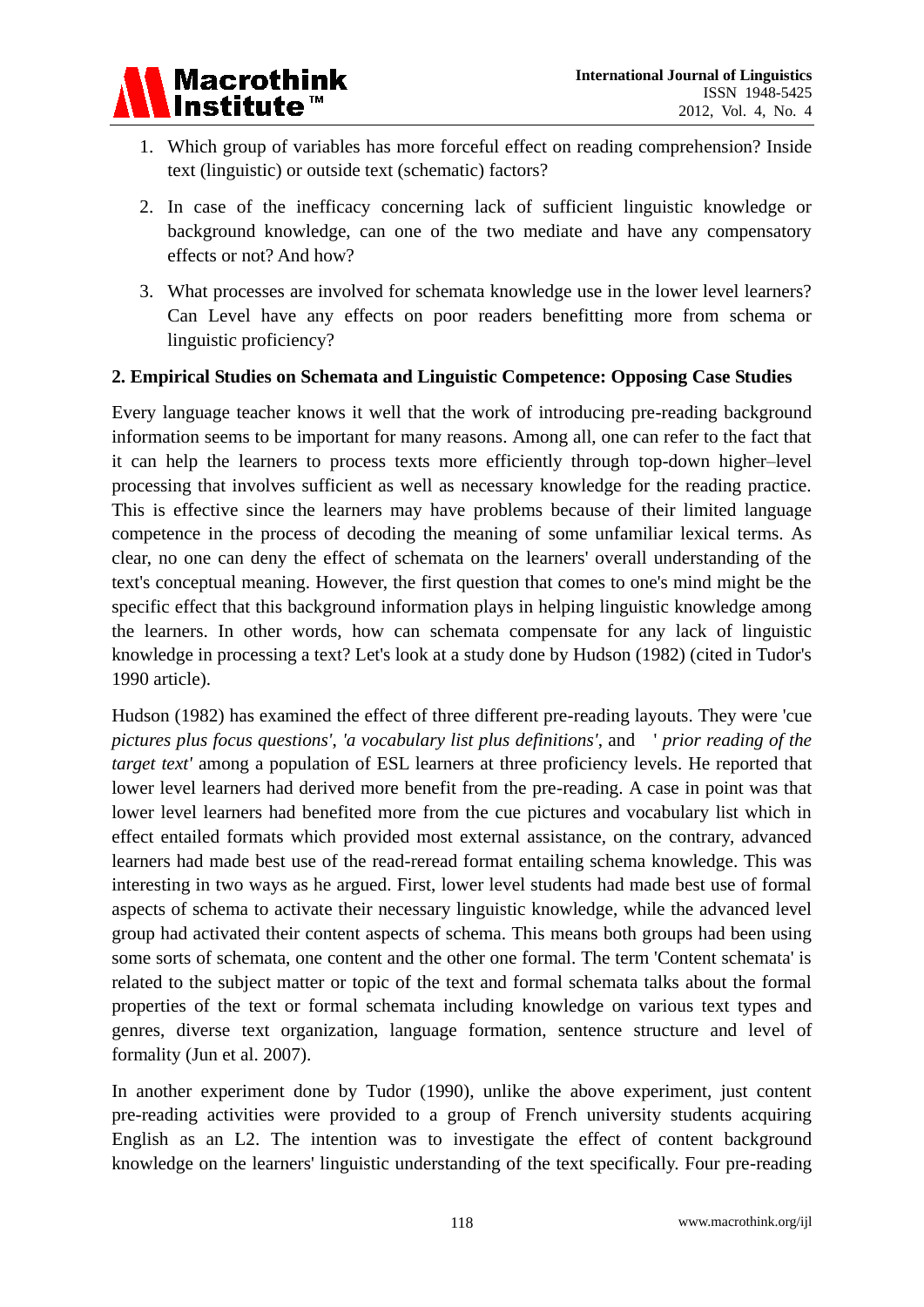

formats were used in his study. In experiment 1, a text summary and a set of pre-questions were used. Both formats were composed of three numbered parts, each part relating to one of the sub-topics/paragraphs of the text concerned. The two pre-reading formats used in experiment 2 were designed more open than those in experiment 1. One topic involved a brief statement of the text topic with an instruction for subjects to make notes on what they knew about this topic prior to their reading of the text. The other one included 'Vocabulary activation' involving twelve topic-related vocabulary items (words or phrases) from each text then translated into French. Subjects were told to provide the English equivalent of each item plus one relevant phrase. The results showed that among all four pre-reading formats which were effective on the subjects' text processing, 'summary' weighed more. Tudor asserted "The results obtained on these two formats may represent a combination of both content- and formally-oriented assistance." Another indication of his study was the greater facilitative potential of pre-reading with lower proficiency learners. This finding was also in line with Hudson's 1982 study. In his statistical results, they referred whatever approach they used the lower level students benefitted more. This latter finding concerning lower level students is discussed later in this article.

While this facilitative effect for schema knowledge may be taken for granted, it is so interesting to note that sometimes quite contrary results are reported in recent research in the field. In two more recent studies by Horiba (2000) and Taillefer (1996), it was found that linguistic ability was used more by L2 readers when they were reading various L2 texts. It was even found that as the reading task became more cognitively complex, the role of linguistic ability became more prominent. They also found that as the learners in these studies became more proficient, reliance on textual and linguistic processes did not decrease. These studies suggest that linguistic deficiency constraints the reading comprehension process and limited language proficiency leads to inefficient processing of the text.

Clapham (1996) also found a stronger effect for proficiency over background knowledge. He asserted the linguistically proficient readers in his sample could 'compensate for a certain lack of background knowledge by making full use of their language resources…'(p. 196). A previous study by Haifa (1982) showed that the most pressing needs for an L2 reader was (1) vocabulary, then (2) knowledge of the subject matter (background information), then (3) the structure of sentences and paragraphs. Clapham's and Haifa's finding was true for students at various levels. So, linguistic knowledge of a semantic field and not syntactic seemed to be more decisive. This was also in line with the studies of Hollingsworth and Reutzel (1990), O"Hara (1987), Khalil (1989), and Oxford and Young (1997).

On the contrary, Johnson (1982) examined the effect of the cultural origin of prose on the reading comprehension of some Iranian intermediate and advanced ESL students at the tertiary level. The results revealed that the cultural origin of the stories had a greater effect on comprehension than the syntactic or semantic complexity of the text. In a similar study by Parker and Chaudron (1987), it was proved that linguistic simplification can't by itself make a text easier to understand.

Two questions here emerge. First, in the previous studies no clear indication is made as to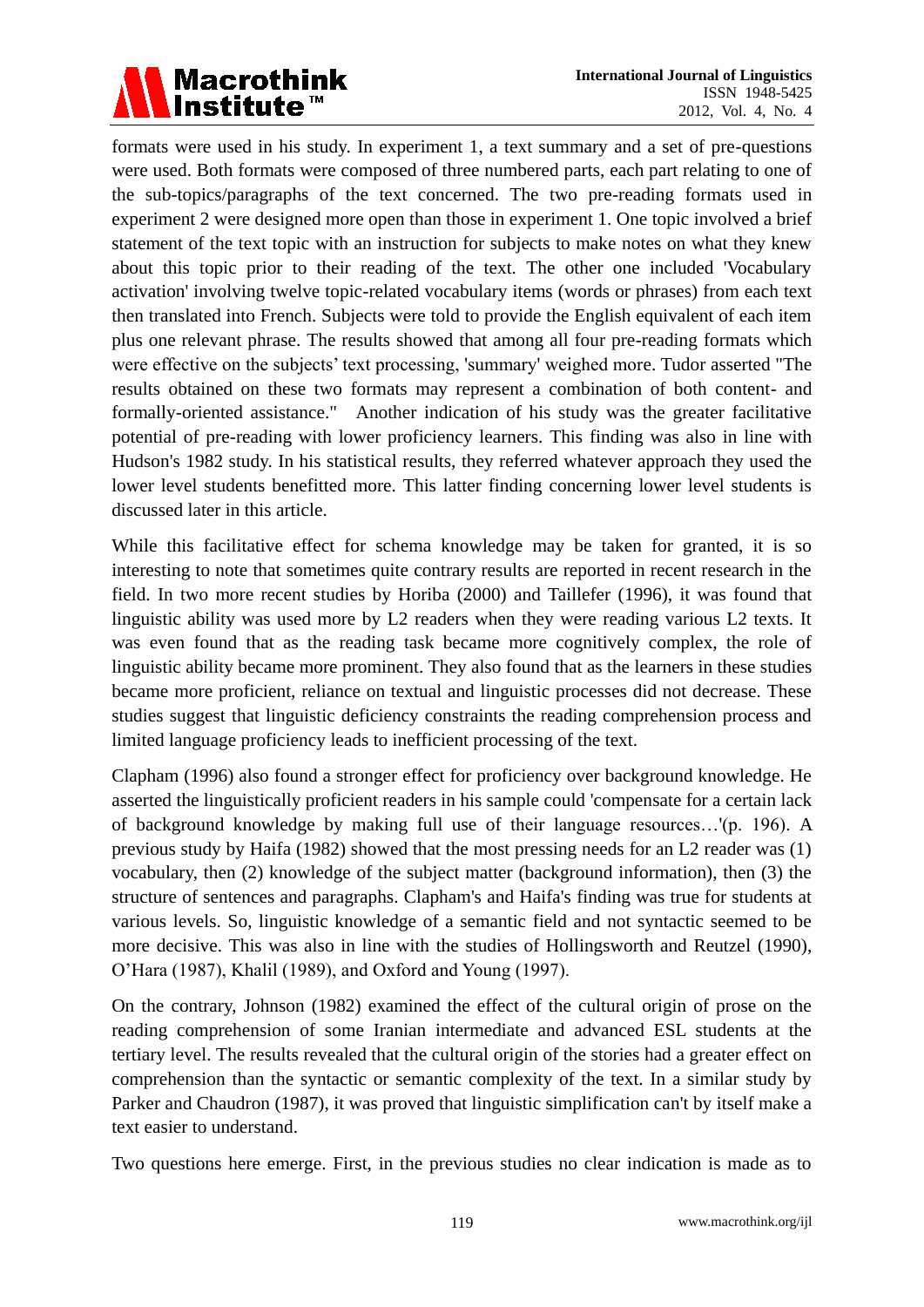

how this happens? i.e., how schema bears fruit on text linguistic processing and vice versa? Then, the second question here is what processes are involved for so doing in the lower level learners. Maybe it's good to look at the issue from the outset. It can be of primary concern to consider what happens in poor readers' mind in this regard. In the following two sections, these two topics are further discussed in more details.

# *2.1 Bi-directional Effects of Schema And Proficiency in L2 Reading*

The opposing views mentioned thus far as the interaction of background knowledge and linguistic proficiency may be viewed from top-down vs. bottom-up text processing in reading skill theories.

In order to show how such top background knowledge has an effect on L2 reading comprehension, first lets' have a look at the term "schema" and its meaning. Schema theory was originally suggested by Bartlett (1932). He asserted that human memory consists of high level structures known as schemas, each of which is responsible for our knowledge of the outside world and phenomena. These schemas represent the general knowledge which aids the understanding of conversations and texts, as well as real-life events. Such knowledge is stored in terms of various meaningful units in the mind.

Concerning the interaction of schemata (Top) and language proficiency (Bottom) mentioned above, we are so sure of the role that schema plays on better performance in the process of reading in L2. However, as to the effect bottom (linguistic knowledge) can have on activating knowledge schema as a top level process, maybe it's good to consider the issue in L1 reading among native speakers of the same language. That is, in case the common background knowledge on a subject is similar, can higher level readers be more successful in their L2? Research has proved that the bi-directionality of L1 text processing (top-down/bottom-up) cannot effectively occur. This is the essence of Threshold Hypothesis proposed by Lahuerta, 2011. She asserts: "… These researchers argue that the good reading skills of the L1 reader are not directly transferred to L2 reading."(149-158). Maybe that's because we know there are many factors affecting text processing such as proficiency level, age as well as literacy, etc.

Keshavarz Atai & Ahmadi (2007) also working on linguistic simplification and content schemata on reading comprehension and recall found that a language proficiency threshold exists above which content and proficiency interaction appears. They had investigated the effects of linguistic simplification and content schemata on reading comprehension and recall among a group of English students as a foreign language. Data analyses showed a significant effect of the content and EFL proficiency, but not of the linguistic simplification, on reading comprehension and recall. This implies when some linguistic proficiency threshold is passed, content schemata interact with language proficiency.

Though more research is needed to shed light on this issue, we might consider compensatory efforts that L2 readers might take to put up with their due lack of linguistic knowledge and that is nothing but developing their content knowledge of the text. As Bernhardt (2005) in his most recent L2 reading has noted, he talks of 'switching process' through which we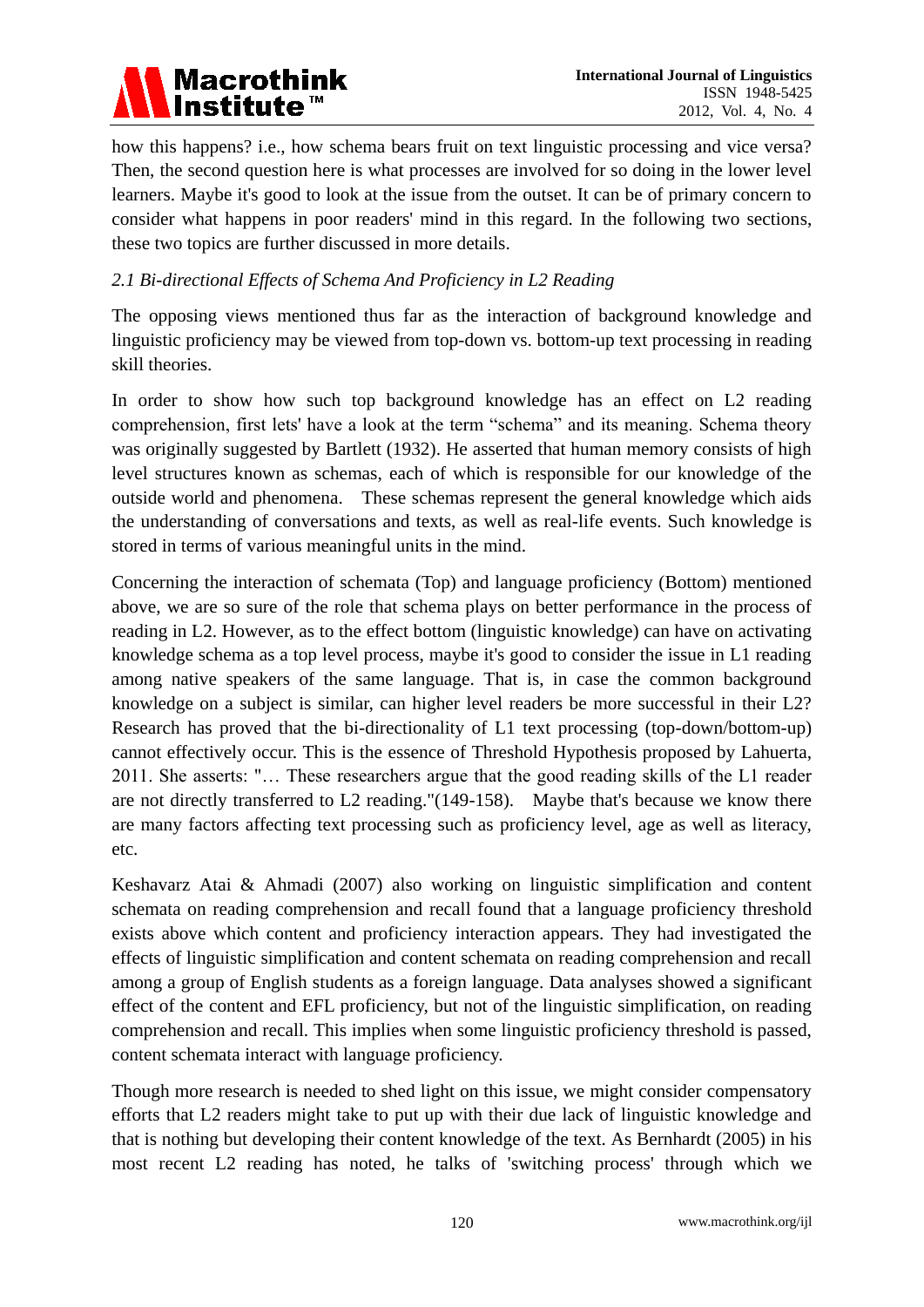

understand as long as the learning process progresses, some compensatory mechanisms come to the forefront.

For the complex hidden processes as such, maybe it's better to consider them from a cognitive viewpoint. The psychologists mention inferencing, remembering, problem solving and reasoning that occur in the brain while the mind is processing the text. The very interesting point, here, is that even mind gives clues to the relevant syntactic and lexical information of the message coming to it apart from the message itself (Kintsch & Bates 1977). This clearly indicates the interrelation of schemata with linguistic knowledge and why they both interact together. However, more research data is needed to support it in detail.

Nassaji (2002) mentions connectionist computational models through which he refers to the information processing system in that schematic representation of knowledge in our minds is selective not predictive. He means that when the relevant data is activated, different levels ranging from letter feature, word, syntactic, thematic and then discourse levels are gone through by the mind respectively. Construction –integration model is another model then discussed by Nassaji to resolve the contradictories existing in the literature at linguistic proficiency or knowledge schema to take precedence over one another. This issue has been explained in more details below.

Cognitive scholars explain higher order processes in the mind are understood well better than the lower level processes in this hierarchy. Cross-linguistic research demonstrates that L2 readers, even excellent fluent reader they be in their L1, they can't read fluently as that in their L2, i.e. they are slower in L2 than in L1 comparatively (Favreau & Segalowitz 1982). Thus, they are more bound to text in L2. And they need to read a text more than once to understand. This indicates to schema theorists that such inefficiency is because of L2 problem in processing higher level strategies in their L2 compared with L1. Nassaji asserts there is no supporting views for such conclusions and cites a study by Horiba, Van den Broek & Fletcher (1993). In their study, they have found support for the existence of good performance of higher level information such as the overall casual structure of the text. Based on these findings, one may doubt the nonexistence or mal-functioning of such higher order processes among L2 readers.

In still another study, the distinction between higher and lower order skills needed for a text processing was differently looked upon. Nassaji (2003) discussed the role that higher-level syntactic and semantic processes and on the other hand lower-level word recognition and graphophonic processes in adult English have as a second language (ESL) in reading comprehension. He concluded efficient lower-level word recognition processes could be the essential elements for the L2 reading comprehension. This could also be another proof for the significance of linguistic elements of text processing. In his study, Nassaji compares Farsi with English and makes the following assertions:

A: Persian language is orthographically different from English in terms of their physical shape, manner of word formation and the direction of writing and reading.

B: Persian language is quite different from English in terms of grapheme-phoneme regularity.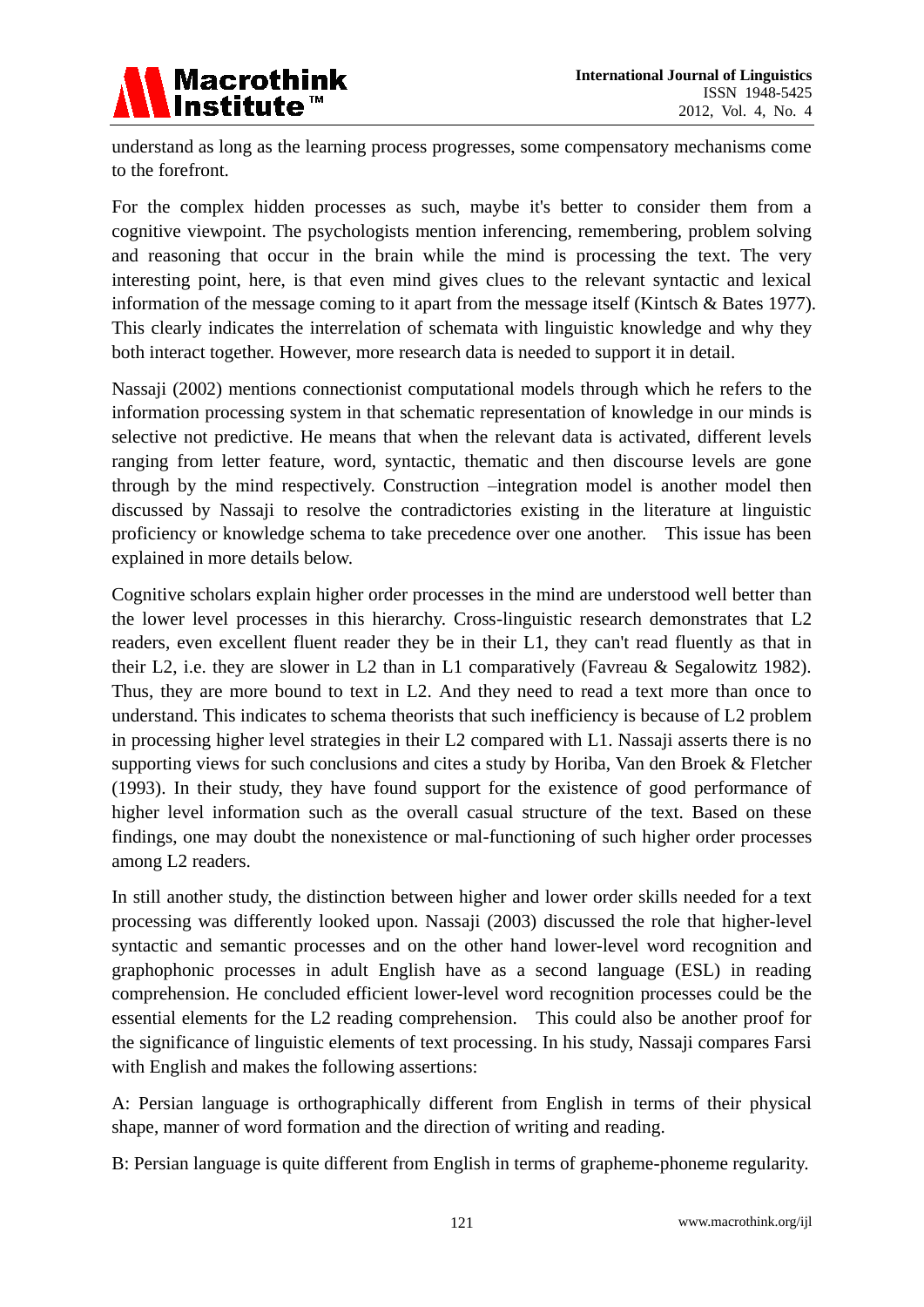

C: When reading in Farsi, Persian readers are more orthographically-oriented vs. phonologically-oriented. All this might be the reason why L1 speakers of Persian do differently in their L2 reading habits. In other words, simply knowing the meanings of words or having a good knowledge of L2 grammar may not suffice. A fluent reader is one who is also able to process words and their relationships in texts as efficiently as required for fluent processing and understanding the given text.

So, the question here is what probable reasons there are behind L1 readers as better performers. To answer this question, maybe it's good to make a clear distinction between having knowledge including syntactic, lexical, and pragmatic ability on the one hand and utilizing such knowledge in comprehending the text on the other.

Let's consider the issue from the viewpoint of inefficient L2 reading performance among poor readers. Maybe it clarifies the issue as to why the linguistic inefficacy can't activate upper level schematic knowledge; nevertheless why this moves from the top level and can activate the bottom level, here linguistic proficiency.

# *2.2 Inefficient Readers' Performance*

Considering the second question posed above, we can see the issue from what happens in a poor reader' mind. Maybe this clarifies the situation as to which one schema or linguistic proficiency takes precedence in his/her processing a text in a second language. We are certain from the outset that reading comprehension is a complex, multi-faceted and active process, which relies on word knowledge, sentence knowledge (micro skills) as well as a variety of skills like decoding, attitudes, text features, various general cognitive abilities, motivation, and even meta-cognition.

Alderson (1984) claims that ' the difficulties in L2 reading derive both from linguistic proficiency and reading problem including *'schema knowledge'* (*emphasis mine*);

*'L2 reading is more like a language problem at the lower levels of L2 proficiency and is more a reading problem at the higher levels of L2 proficiency'*. (pp. 1-227)

This issue has been more discussed in the next section of the present survey.

# **3. A Comparison of L1 and L2 Reading**

Concerning the third research question, here, closely related to this disputing era is the research on the comparison of L1 and L2 reading. While there is bulk of research in L1 processing, research into the reading behavior of L2 learners is ambiguous with respect to their ability to make use of their text-relevant background knowledge in the processing of texts in the L2.

Here, one might ask this question as to if a person is a good L1 reader can s/he transfer his/her habits to L2 or not? Again there is incongruity in the literature for supporting skill L1 transfer to that of L2. Barik and Swain (1975) showed in their study that the English speaking children taught in French immersion programs developed reading ability in English similar to their monolingual peers. These results seem to imply that reading ability transfers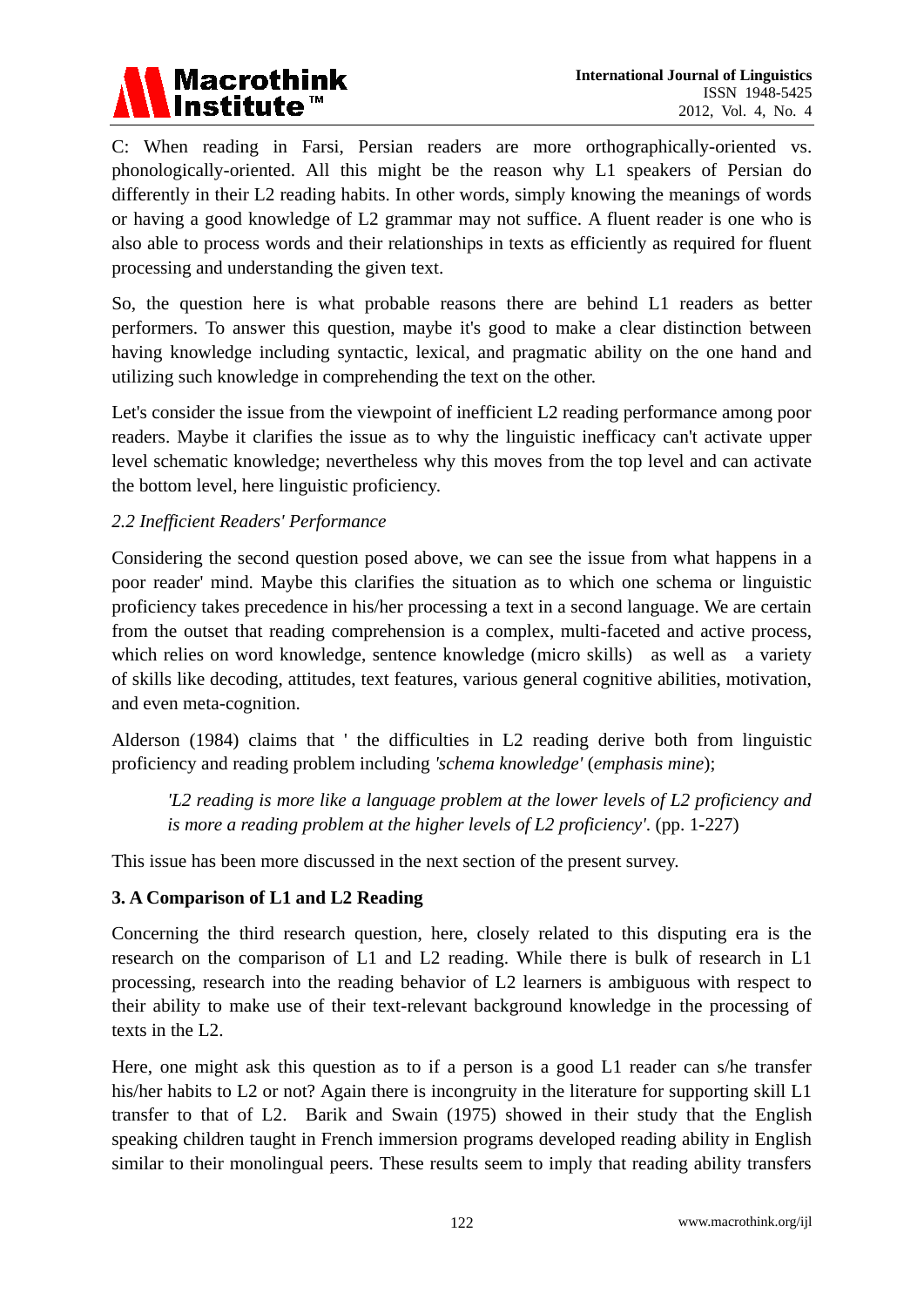

across languages. Here the other hypothesis by Cummins needs mentioning as ' *developmental interdependence hypothesis'*. Cummins combines this idea with his previous so-called 'threshold hypothesis' and states that development of L2 competence is a function of L1 competence (Cummins, 1979, p.222). He means when the learners' L1 competence including vocabulary, grammar is fully grown, then he is ready to attain a high level of competence in L2.

Yamashita (1999), quite interestingly, after quoting the two opposing hypotheses as "Linguistic interdependence hypothesis" vs. the "linguistic threshold hypothesis" by Cummins proposes three different varying levels of the linguistic threshold that is responsive to the interaction of L1 reading transfer habits to L2. The so-called levels are: 1. the fundamental level, 2. the minimum level and 3. the maximum level. He states that before the fundamental level, readers' L2 language ability is very low and thus cannot aid any reading habits from L1 to L2. After reaching the fundamental level, L2 linguistic ability starts its own job; contribution of L2 linguistic knowledge to L2 reading and not yet the L1 reading shows any transferring. When readers reach the minimum level, L1 reading ability starts switching. Then in the maximum level, the contribution of L1 reading ability is the sole reason for reading variations among fully proficient readers, i.e. L2 readers read in L2 as well as in L1. Now higher order skills including predicting, analyzing, synthesizing, inferencing, and retrieving relevant background knowledge, which are supposed to operate universally across languages operate.

Interesting as the results are above, we shouldn't forget reading in an L1 is both similar and different from L2 reading. Reading in both contexts requires knowledge of context, formal and linguistic schemata. Successful L1 and L2 readers will consciously or unconsciously engage in specific behaviors to enhance their comprehension of texts. Text readability level, content range, text features, various micro-skills of 'reading' in L1 vs. L2 might also cause variations which might, on the other hand, be considered grounds for variations in processing in the two languages.

#### **4. Summary and Conclusion**

In the present survey, the authors tried to address the L2 reading process concerning the internal and external factors that happen for an L2 reader. In other words, the main line of enquiry was to prove if reading is product or process-oriented. Many research records were considered in order to find an appropriate answer for this question as to which factors are more important in the process reading in a second language; inside factors (linguistic proficiency) or outside factors (schemata).

What is clear is that the second language may contain a linguistic base that is syntactically, phonetically, semantically and rhetorically distinct from the target language. Grabe (1991) believes that students begin reading in an L2 with a different knowledge stand than they had when starting to read in their L1. Vocabulary base and grammatical knowledge in the learners' L1 is already sufficient to start reading. L2 readers, on the other hand, act defectively in this regard. However, though the viewpoints were to some extent contradictory some combating to take the linguistic end and some readers' schema knowledge, in recent years there has been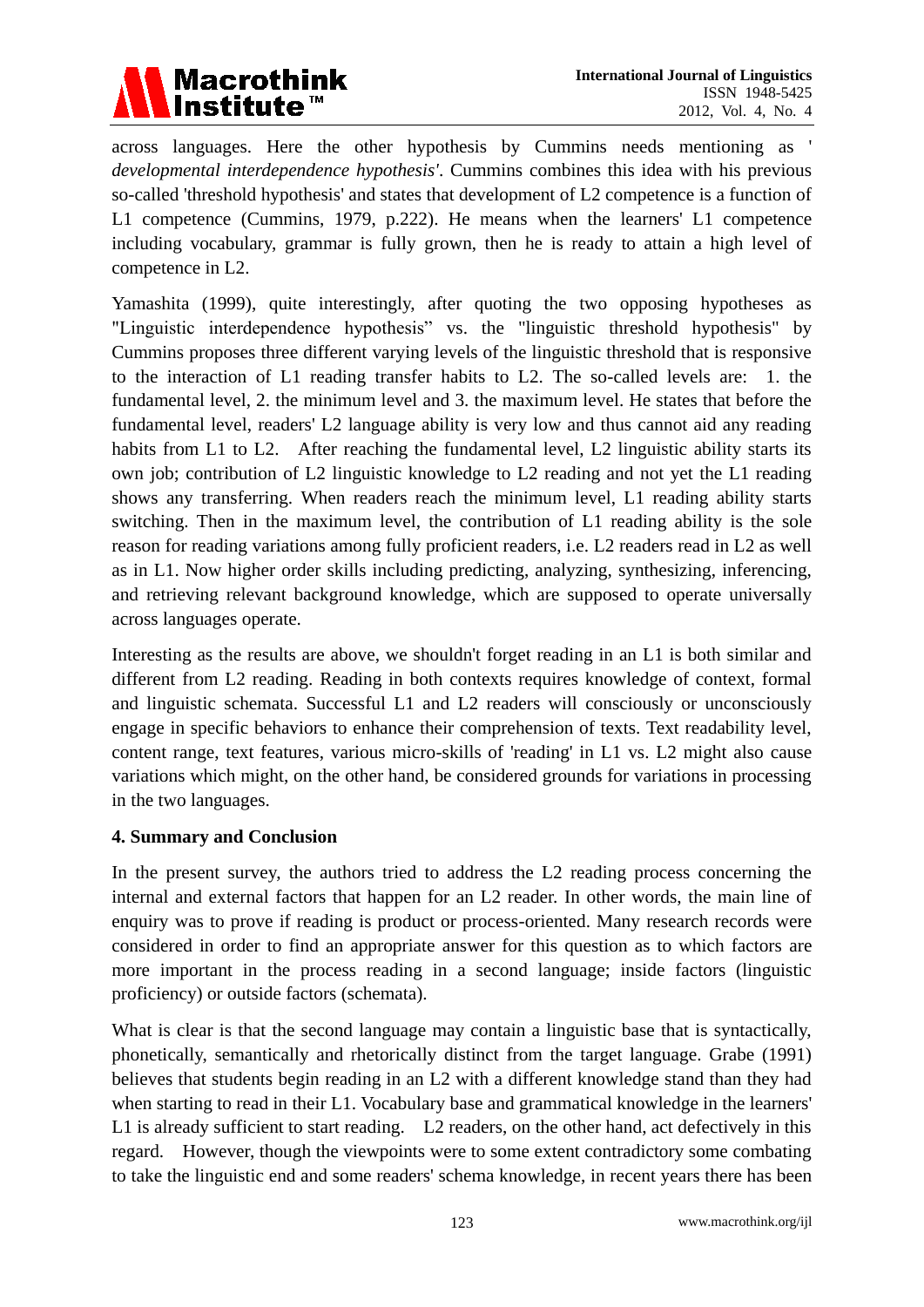

interest in reading as a social, critical process (Wallace 1992; Baynham 1995). Ideological factors which mediate in readers' access to the authors' communicative intents are considered more important.

# *4.1 Revisiting the Research Questions*

Concerning some possible propositions to the posed research questions above, the authors believe that though the research findings are all inclusive as the due effect of schema knowledge vs. linguistic proficiency effect on L2 reading, the following results could be posed for further discussion.

As to the first Question above "*Which group of variables has more forceful effect on reading comprehension? Inside text (linguistic) or outside text (schematic) factors?"* one may say that based on the findings, it seems that there is a hierarchy of factors: based on the readers/ level, higher-level syntactic and semantic processes and on the other hand lower-level word recognition and graphophonic processes in adult English in their reading comprehension might be the cause of linguistic and schema factors to take precedence over one another. Overall since we know all schema types (content, formal and cultural) play a key role in an L2 reading task, appropriate employment of each by the teachers could extremely improve the learners' performance. Explicit instruction of the text structure can improve students" knowledge of formal schema. Overall, as June et. al (2007) previously asserted the precise helping of each schema types could be specified as:

'' content schemata affect comprehension and remembering more than formal schemata do for text organization. Readers remembered the most when both the content and rhetorical forms were familiar to them while unfamiliar content may cause more difficulties in correct comprehension.'' (p.21)

All in all, it can be said that it is urgent for ESL/EFL teachers to supply suitable schema building to effectively reach the goal of building and activating learners' schema knowledge. However, this doesn't necessarily mean to forget the role that linguistic form-focused approaches advocate. As Brown 2001 (cited in Hinkel, 2006) and other researchers like Larsen-Freeman, (2002) all attest, *'practically all teacher education textbooks on the essentials of language instruction include material on how to address both bottom-up and top-down abilities' ( Hinkel, 2006, p.111)* thus this is good clue for all EFL researchers to achieve a balance between the linguistic and the schematic aspects of learner language development.

Also important is another justification that might be useful to make a clear distinction between having knowledge including syntactic, lexical, and pragmatic ability on the one hand and utilizing such knowledge in comprehending the text on the other. This implies that an L1 reader knows exactly when, where, how and why s/he uses or activates the relevant knowledge but when it comes to L2, he is perplexed as to which knowledge and/or process can come to his/her aid.

Then the second question emerged as to "*In case of deficiency in sufficient linguistic knowledge or background knowledge, can one of the two mediate and have any*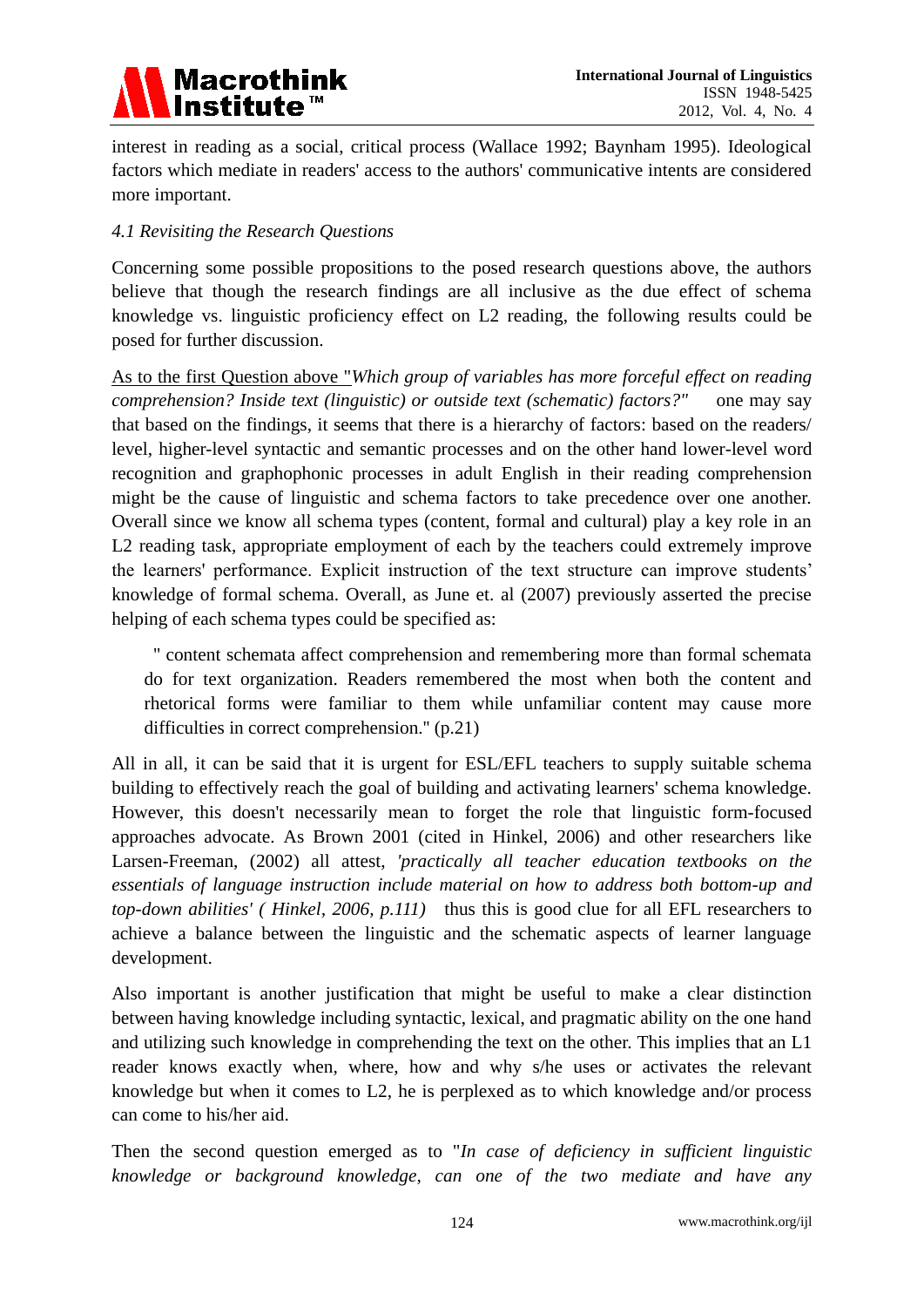

*compensatory effects or not? And how?* " Considering this second question posed above, we saw the issue from what happened in a poor reader' mind. Alderson (1984) claims that ' the difficulties in L2 reading derive both from linguistic proficiency and reading problem including 'schema knowledge';

'L2 reading is more like a language problem at the lower levels of L2 proficiency and is more a reading problem at the higher levels of L2 proficiency'.

The interesting pedagogical point for the FL teachers to remember is that by so doing, poor readers activate some sorts of syntactic knowledge along with semantic and pragmatic knowledge, then higher order skills take care of themselves. This is so since reading habits can transfer across language.

Another still important study by Bernhardt (2005) showed that in L2 reading a 'switching process' exists through which we understand that as the learning process progresses, compensatory mechanisms he asserts vary according to the needs.

And finally the third question posed was *"What processes are involved for schemata knowledge use in the lower level learners? Can Level have any effects on poor readers benefitting more from schema or linguistic proficiency?"*

A second thought here came to mind as to if a person is a good L1 reader can s/he transfer his/her habits to L2 or not?

Lahuerta (2011) asserts in her study that "good reading skills of the L1 reader are not directly transferred to L2 reading." (p.p. 149-158). Maybe that's because we know there are many factors affecting text processing such as proficiency level, age as well as literacy aspects.

Concerning the threshold hypothesis, we might resolve the problem this way: a language proficiency threshold exists above which content and proficiency interaction appears. Text readability level, content range, text features, various micro-skills of 'reading' in L1 vs. L2 might also cause variations which might on the other hand be considered grounds for variations in processing in the two languages. From cognitive viewpoints, psychologists mention inferencing, remembering, problem solving and reasoning that occur in the brain while the mind is processing the text.

Cognitivists mentioned five major processes by schematic views to show how knowledge is stored in the mind: Selection, abstraction, interpretation, integration and reconstruction. For the information to reside in the mind, relevant processes are activated. The very interesting point, here, was that even mind gave clues to the relevant syntactic and lexical information of the message coming to it apart from the message itself. This clearly indicates the interrelation of schemata with linguistic knowledge and why they both interact together.

For pedagogical purposes, an important distinction can be made in the L2 classroom between language processing difficulties and information processing difficulties. The teacher may want to choose materials that reflect this useful distinction. These texts would contain carefully controlled language patterns when unfamiliar and conceptually demanding material is introduced. At other times, when conceptual content is more familiar, either because of a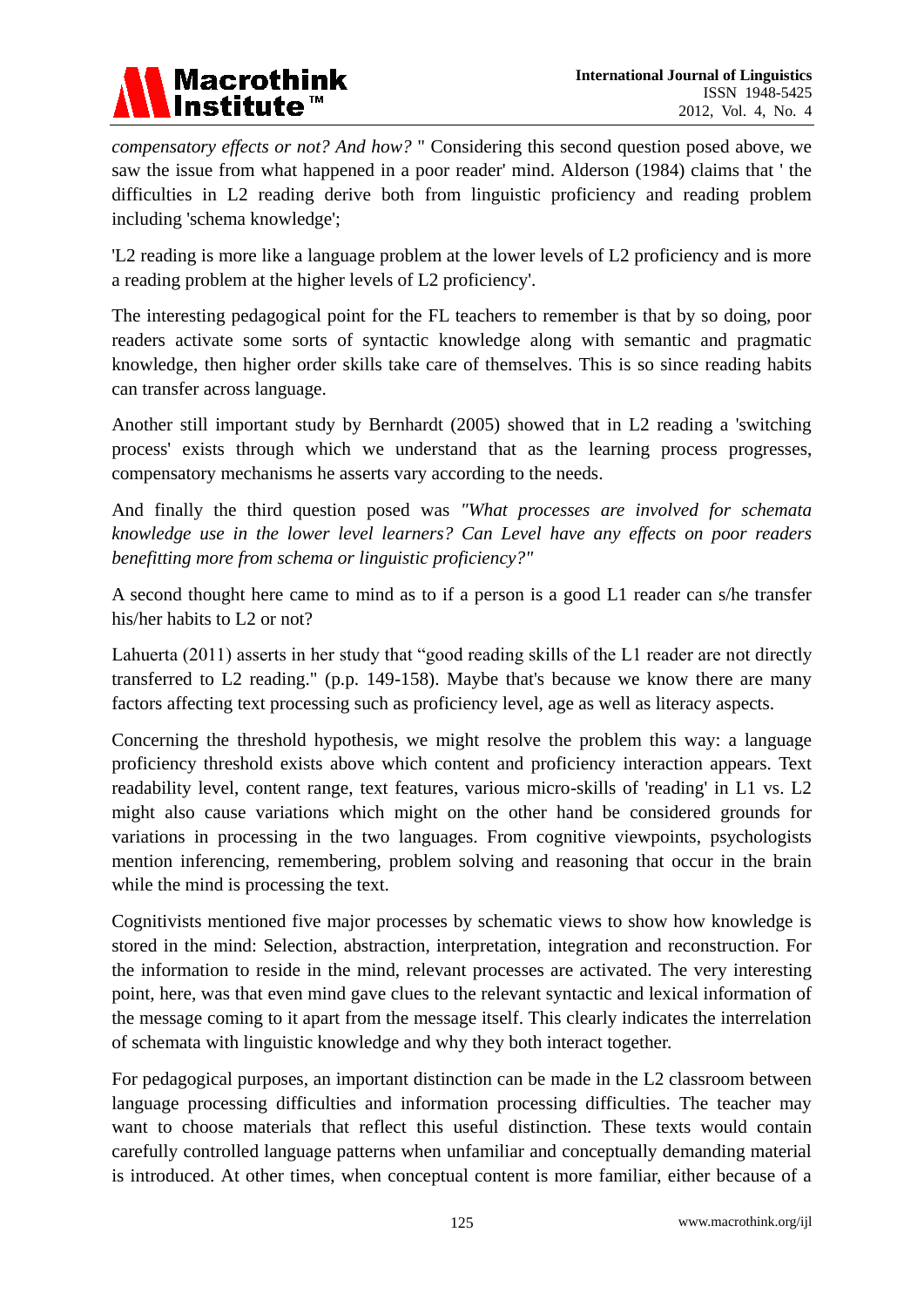

reader"s background or as a result of explicit instruction, the text would contain complex language patterns. Increasingly, it is believed that readers would be expected to become more independent, i.e. fully capable of dealing with both conceptually and linguistically complex material in the second language. It can be claimed that it is then not just a question of how the text is put together this way, but also why it is put together this way. Based on the above discussion, the authors believe in the term "bi-literate reader". Bi-literary, here, means that one can read in two more languages. This ability implies both text understanding and knowledge of reading strategies and abilities within a two-folded linguistic- pragmatic framework using both content and formal schema.

#### **References**

Alderson, J. C. (1984). Reading in a foreign language: A reading problem or a language Problem? In J. C. Alderson & A. Urquhart (eds.) *Reading in a Foreign Language*. (pp. 1-227). New York: Longman.

Barik, Henri C., and Merrill Swain. (1975). Three-Year Evaluation of a Large-scale Early Grade French Immersion Program: The Ottawa Study. *Language Learning*, *25,* 1-30. http://dx.doi.org/10.1111/j.1467-1770.1975.tb00106.x

Bartlettr, F. C. (1932). *Remembering*. Cambridge: Cambridge university press.

Baynham, M. (1995). *Literacy Practices: Investigating Literacy in Social Context*. London: Longman.

Bernhardt, E. B. (2005). Progress and procrastination in second language reading. *Annual Review of Applied Linguistics*, *25*, 133-155. http://dx.doi.org/10.1017/S0267190505000073

Brown, H. D. (2001). *Teaching by principles* (2<sup>nd</sup> ed.) White Plains, NY: Pearson.

Carrel, P. L., (2006). "Introduction: Interactive Approaches to Second Language Reading,"*Interactive Approaches to Second Language Reading,* ed. by P. L. Carrel, J. Devine, & D. E. Eskey, Cambridge University Press, New York, pp. 1-7.

Clapham, C. (1996). *The development of IELTS:A study of the effect of background knowledge on reading comprehension*. Cambridge: Cambridge University Press.

Cummins, J. (1979). Linguistic interdependence and the educational development of bilingual children. *Review of Educational Research*, *49*(2), 222-251.

Favreau, M., & Seglowitz. (1982). Second language reading in fluent bilinguals, *Applied psycholinguistics*, *3,* 329-341. http://dx.doi.org/10.1017/S0142716400004264

Grabe, W. (1991). Current developments in second language reading research, *TESOL Quartely*, *25*(3).

Hinkel, E. (2006). Current Perspectives on Teaching the four skills. *TESOL Quarterly, 40*(1), March 2006, 109-131. http://dx.doi.org/10.2307/40264513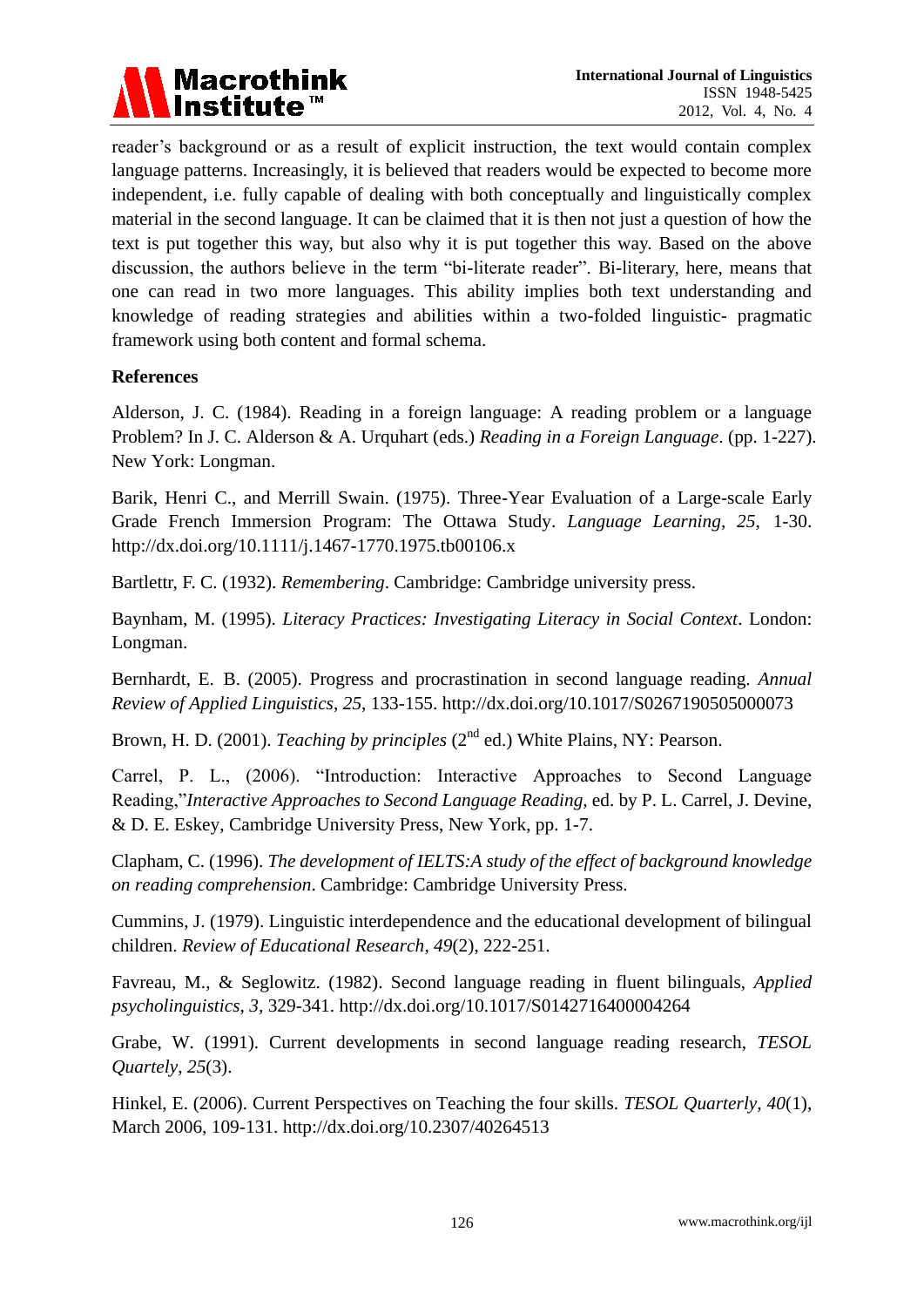

Hollingsworth, P. M., & Reutzel, R. D. (1990). Prior knowledge, content-related attitude, reading comprehension: Testing Mathewson"s affective model of reading. *Journal of Educational Research*, *83*(4), 194-220.

Horiba, Y. (1996). Comprehension processes in L2 reading: Language, competence, textual coherence, and inferences. *Studies in Second Language Acquisition*, *18*, 403-432. http://dx.doi.org/10.1017/S0272263100015370

Horiba, Y. (2000). Reader control in reading: Effects of language competence, text type, and task. *Discourse Processes*, *29*, 233-267. http://dx.doi.org/10.1207/S15326950dp2903\_3

HUDSON, T. (1982). The effects of induced schemata on the 'short circuit' in L2 reading: Non-decoding factors in L2 reading performance. *Language Learning*, *32,* 1-31. http://dx.doi.org/10.1111/j.1467-1770.1982.tb00516.x

Johnson, P. (1982). Effects on reading comprehension of building background knowledge. *TESOL Quarterly*, *16*, 503–516.

Jun, W., Xioa-hui, L. & Wei-hua, W. (2007). Analysis of schema theory and its influence on reading.*US-China Foreign Language.* 1539-8080, 5, 11 Serial No.50 School of Foreign Languages*,* Wuhan University of Technology,China

Keshavarz, M.H., Atai, M. R., & Ahmadi, H. (2007). Content schemata, linguistic simplification, and EFL readers" comprehension and recall. *Reading in a Foreign Language*, *19*(1), 19-33.

Khalil, A. M. (1989). The Effects of cultural background on reading comprehension of ESL learners. (Unpublished doctoral dissertation). The University of Arizona. DAI -A50-11, (p. 3539).

Kintsch, W. & Bates, E. (1977). Recognition memory for statements from a classroom lecture. Journal of Experimental psychology: *Human learning and memory*, *3,* 150-159. http://dx.doi.org/10.1037/0278-7393.3.2.150

Lahuerta, A. C., (2011). *'Clarification of L2 reading theories through the analysis of empirical studies*'. Aula Abierta, *32*(2), 149-158, ICE, university of Oviedo.

Larsen-Freeman, D. (2002). *The grammar of choice.* In E. Hinkel & S. Fotos (Eds.), New perspectives on grammar teaching in second and foreign language classrooms, pp. 103-118, Mahwah, NJ: Lawrence Erlbaum.

Nassaji, H. (2002). schema theory and knowledge-based processes in second language reading comprehension'; A need for alternative respective. *Language Learning, 52*(2), 439-481. http://dx.doi.org/10.1111/0023-8333.00189

Nassaji, H. (2003). Higher-Level and Lower-Level text processing skills in advanced ESL reading comprehension. *The Modern Language Journal*, *87,* II. http://dx.doi.org/10.1111/1540-4781.00189